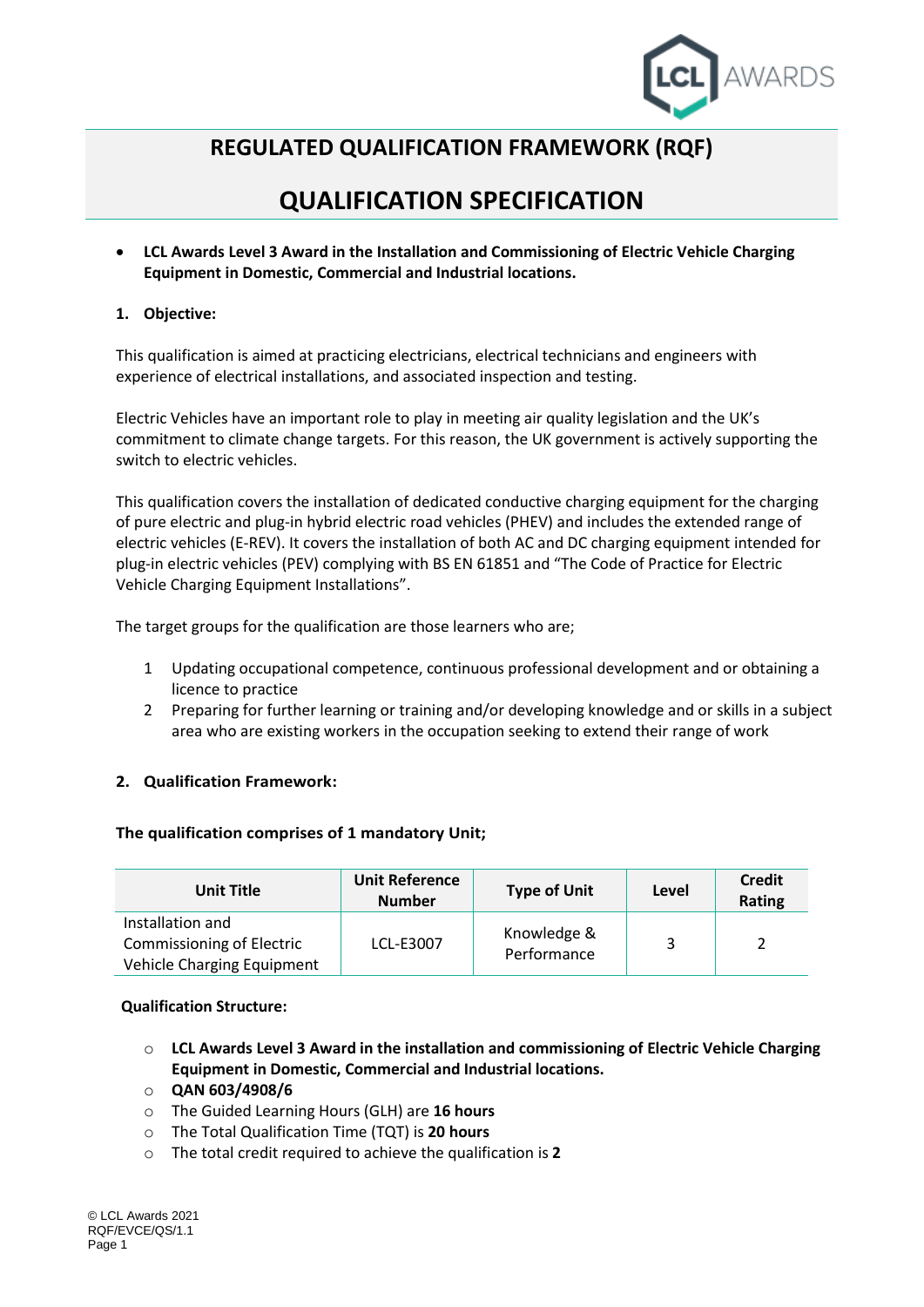

## **3. Unit Grading Structure:**

The learner is required to successfully pass 1 mandatory unit for this qualification to be awarded.

#### **4. Unit specification:**

## **Unit LCL-E3007: Installation, Service and Commissioning of Electric Vehicle Charging Equipment.**

**Learning Input 01:** Know the key requirements for electric vehicle charging equipment (EVCE) installations. *The learner will demonstrate knowledge of the:*

- 1.1 statutory and non-statutory requirements relating to EV charging equipment (EVCE) installations
- 1.2 registration organisations relating to EVCE installations

**Learning Input 02:** Know and identify Equipment of, and differences between, the four charging modes, and Wireless Power Transfer types (WPT). *The learner will demonstrate knowledge of the:*

- 2.1 voltage and power parameters for charging modes 1 to 4
- 2.2 plugs, socket-outlets and vehicle connectors used in charging modes 1 to 4
- 2.3 advantages and disadvantages of charging modes 1 to 4
- 2.4 differences in EVCE features for charging modes 1 to 4
- 2.5 two general types of WPT charging
- 2.6 present limitations with and considerations for WPT charging

**Learning Input 03:** Understand the preparation for design and installation of EVCE**.** *The learner will demonstrate knowledge of:*

- 3.1 what is required to be assessed before designing and installing EVCE
- 3.2 the considerations to be assessed relating to the location of EVCE
- 3.3 the design and installation requirements with respect to the electrical supply and earthing arrangement of the installation into which EVCE is to be installed.
- 3.4 the methods used for protection against electric shocks in EVCE installations, and identify any limitations or constraints imposed by Section 722 of BS 7671.
- 3.5 the circumstances where EVCE can be connected to the distributor's earthing terminal where the supply is TN-C-S (PME)
- 3.6 the requirements for separation of earthing systems where the EVCE has a different means of earthing to the rest of the installation.
- 3.7 the requirements for RCD protection for EVCE installation
- 3.8 the requirements for isolation and switching in EVCE installations
- 3.9 the external influences relating to the selection of EVCE
- 3.10 the assessments required in preparation to the installation of EVCE
- 3.11 the circumstances which may require prior notification and/or permission from the District Network Operator (DNO) before installation can commence.
- 3.12 The potential for EVCE units to communicate with non-EVCE electrical equipment and associated control and / or information systems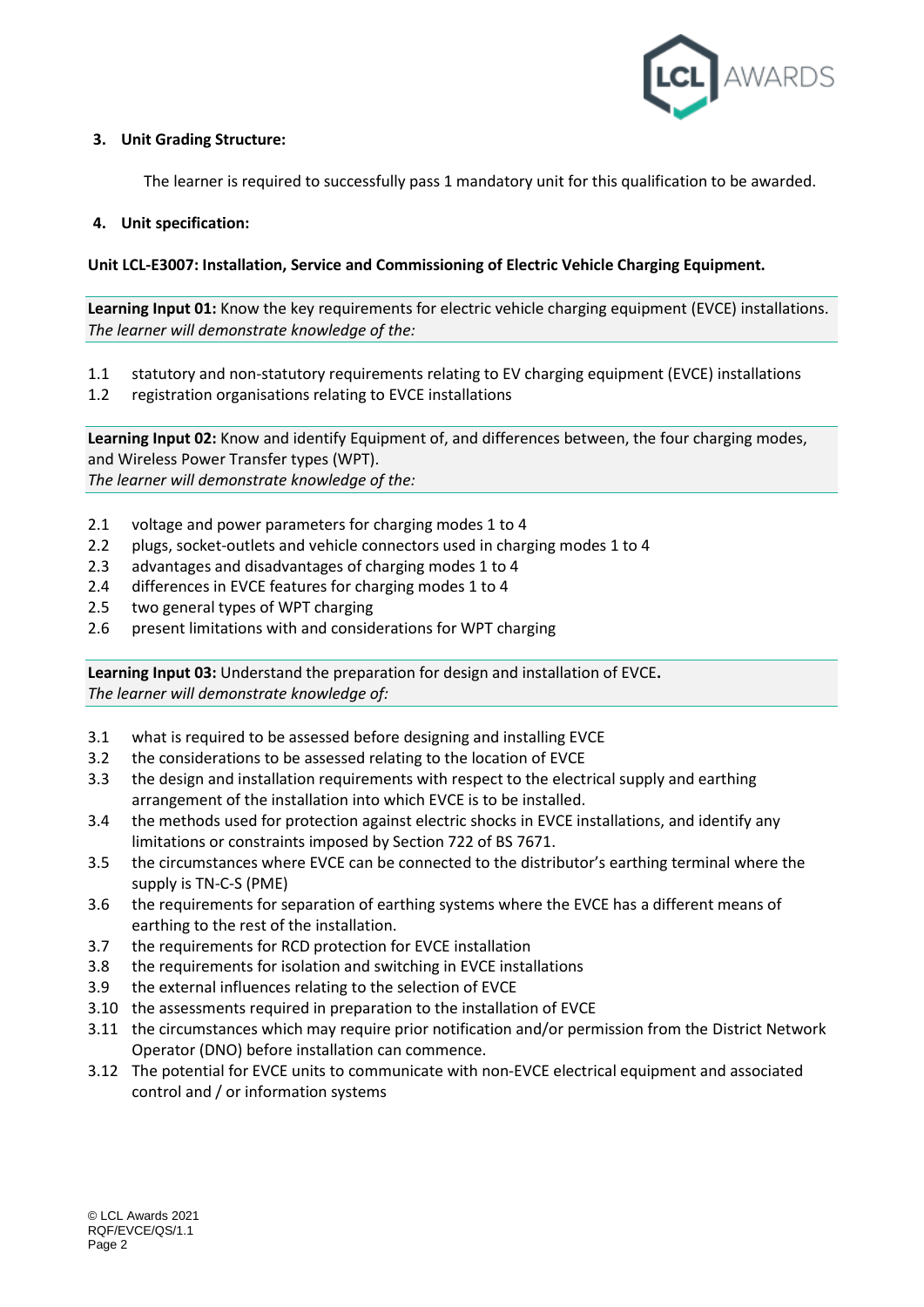

**Learning Input 04:** Be able to prepare to design and install EVCE. *The learner will be able to:*

- 4.1 carry out assessments prior to installation
- 4.2 select an appropriate earthing arrangement given supply requirements and installation conditions
- 4.3 select suitable means of protection against electric shock given supply requirements and installation conditions
- 4.4 select appropriate cable to supply EVCE
- 4.5 select appropriate RCD protection for EVCE installation
- 4.6 apply design and installation requirements for specific types of installation locations

**Learning Input 05:** Be able to install EVCE in Dwellings, Commercial and Industrial Locations. *The learner will be able to:*

- 5.1 apply procedures for managing health and safety during electrical installation work
- 5.2 complete information required for completion of checklist contained in the IET Code of Practice
- 5.3 select the appropriate cable and conductor termination methods
- 5.4 install EVCE in accordance with BS7671 and the IET Code of Practise

**Learning Input 06:** Understand requirements for initial verification and handover of an EVCE installation. *The learner will demonstrate knowledge of the:*

- 6.1 information required to complete the Electrical Installation Certificate for EVCE installation
- 6.2 requirements for visual inspection of the installation
- 6.3 test methods for circuits supplying EVCE
- 6.4 test methods and acceptance criteria for earth electrodes
- 6.5 information the client must be provided to ensure the EVCE can be operated safely
- 6.6 process and requirements for notification to the Distribution Network Operator (DNO)

**Learning Input 07:** Be able to conduct inspection and testing, and complete handover to client. *The learner will be able to:*

- 7.1 perform visual inspections that are conducted during initial verification
- 7.2 perform appropriate tests for circuits supplying EVCE
- 7.3 complete Electrical Installation Certificate and relevant forms from Appendix B or Appendix D of the IET Code of Practice.
- 7.4 advise the client of correct and safe operation and use of EVCE installation
	- **5. National Occupational Standards:** None
	- **6. RQF Descriptor Level 3.**

#### **Knowledge descriptor: (the learner can)**

- *Has factual, procedural and theoretical knowledge and understanding of a subject or field of work to complete tasks and address problems that while well-defined, may be complex and non-routine.*
- *Can interpret and evaluate relevant information and ideas.*
- *Is aware of the nature of the area of study or work.*
- Is aware of different perspectives or approaches within the area of study or work.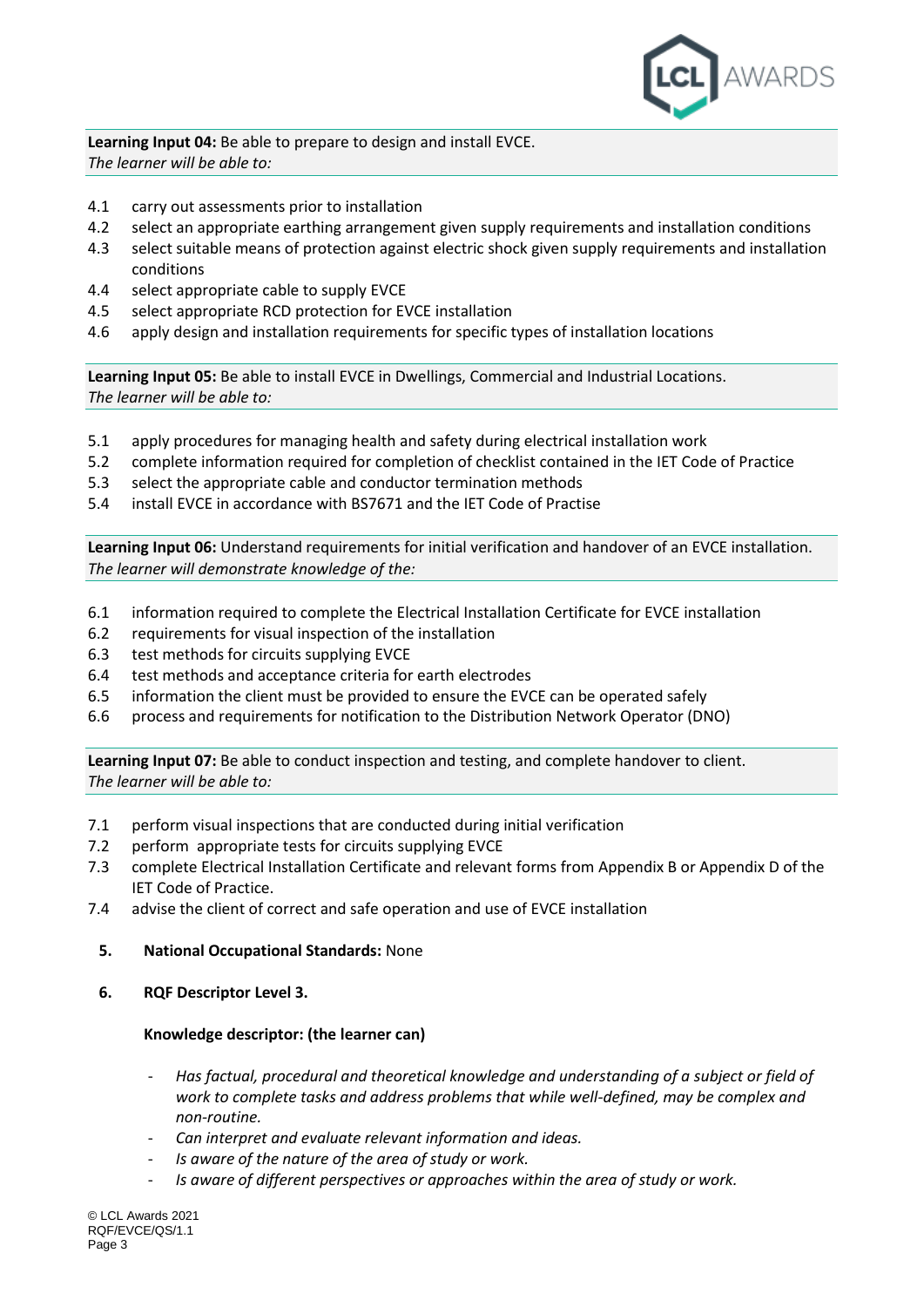

## **Skills Descriptor (the learner can)**

- *Identify, select and use appropriate cognitive and practical skills, methods and procedures to address problems that while well defined, may be complex and non-routine.*
- *Use appropriate investigation to inform actions.*
- *Review how effective methods and actions have been.*
- **7. Prior knowledge, skills or understanding which the learner is required to have before taking the qualification. (Pre-requisites).**

None

**8. Units which a learner must have completed before the qualification will be awarded.**

Learners must complete the one mandatory unit before the qualification will be awarded. See Section 4.0 above.

**9. Other requirements which a learner must have satisfied before the learner will be assessed or before the qualification will be awarded.**

None

## **10. The method of any assessment and any associated requirement relating to it.**

Performance assessments will be conducted within a realistic working environment within an approved assessment centre or location. Knowledge and Understanding assessments will comprise of both multiple choice, multiple response and short response style questions which are conducted in controlled examination conditions within an approved centre or location. Learners must answer correctly 75% of the knowledge assessment criteria and 100% of the practical assessment criteria to achieve a grade of pass for this qualification to be awarded

## **11. The design and delivery of the examination associated with these units are based on the following documents;**

- 1. IET Code of Practice for Electric Vehicle Charging Equipment Installation, 3rd Edition
- 2. BS7671: Requirements for electrical installations.
- 3. IET On-Site Guide,

#### **12. The criteria against which learners' level of attainment will be measured.**

The Learning Outcomes and Assessment Criteria against which learners' level of attainment will be measured are detailed in Section 4 of this specification.

#### **13. Specimen assessment materials:** Not Applicable

**14. Specified levels of attainment:** Learners must achieve an overall pass for the qualification to be awarded.

#### **15. Other information:** None

SSAs: 5.2 Construction Review Date 31st August 2024